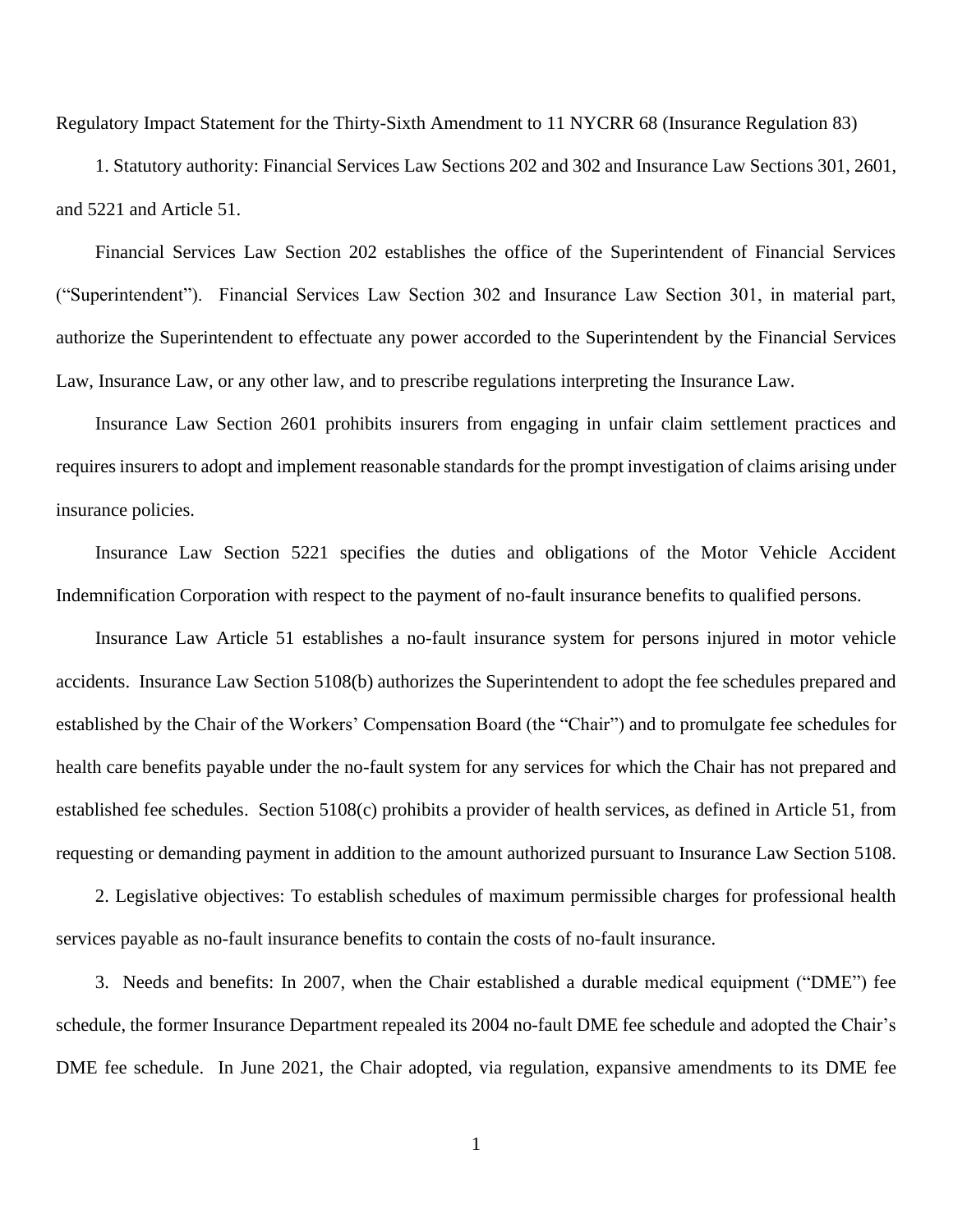schedule to take effect on April 4, 2022. The Chair's amendment updates the list of DME supplies that are available; increases the reimbursement amount for those supplies; and creates a prior authorization process for certain DME supplies listed in the fee schedule for which no reimbursement amount is assigned and for DME supplies that are not listed in the fee schedule. As a result of these amendments, the Chair eliminated the lesser of acquisition cost plus 50% or usual and customary fee calculation for unlisted DME supplies. The Chair also required that all DME supplies be provided by Medicaid-enrolled DME suppliers and capped the total accumulated rental charge for DME supplies listed in the Chair's DME fee schedule to the purchase price of those supplies.

With respect to the Chair's amendment to the Chair's DME fee schedule to apply a prior authorization process for certain DME supplies, this process does not apply to no-fault insurance pursuant to 11 NYCRR Section 68.1(b)(1). Therefore, for DME supplies not listed in the Chair's DME fee schedule and for DME supplies listed in the Chair's DME fee schedule for which no fee has been assigned because the DME supplies require prior authorization under workers' compensation, the amendment provides that the maximum permissible purchase charge or the total accumulated rental charge for such DME supplies shall be the lesser of the: (1) acquisition cost (i.e., the line-item cost from a manufacturer or wholesaler net of any rebates, discounts, or other valuable considerations, mailing, shipping, handling, insurance costs or any sales tax) to the provider plus 50%; or (2) usual and customary price charged by DME providers to the general public. This is the same standard that the Chair used prior to amending the workers' compensation regulations. Additionally, the amendment establishes a cap on the total accumulated rental charge for DME supplies for the purpose of no-fault like the Chair's DME fee schedule. The cap is the purchase price for those supplies in order to maintain a consistent reimbursement methodology for both listed and unlisted DME supplies and to safeguard against the unwarranted depletion of patients' \$50,000 no-fault insurance benefits as a result of unlimited rental charges that could far exceed the purchase price of the supplies.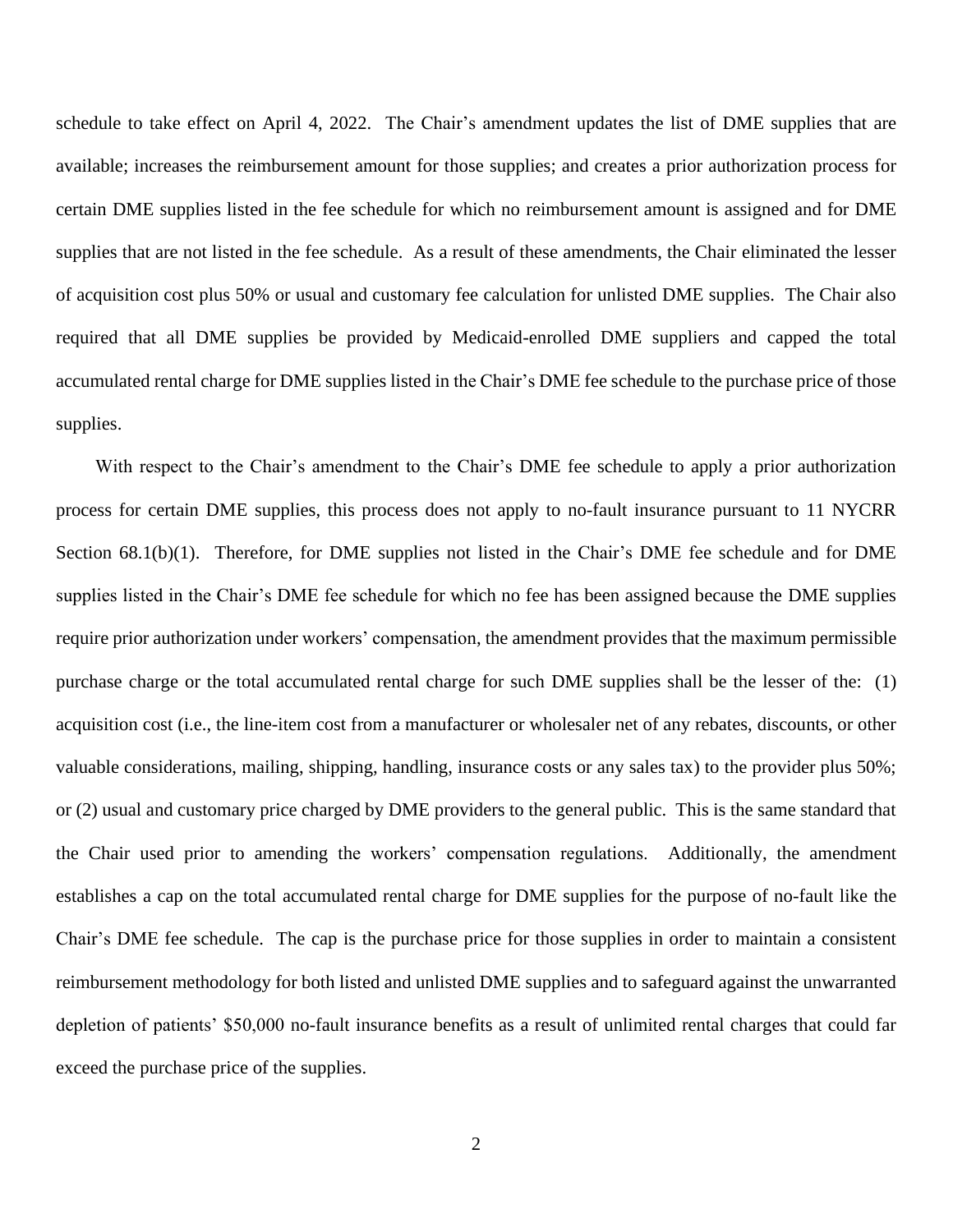This amendment also provides that the workers' compensation requirement that Medicaid-enrolled DME suppliers provide all DME supplies does not apply to no-fault insurance. Insurance Law Article 51 does not require that a provider of health services rendered to a no-fault patient be authorized by the Department to render such services, nor does the Insurance Law impose any additional licensing or registration requirements on such providers.

4. Costs: This amendment does not impose any compliance cost on insurers, self-insurers, including selfinsured local governments, or health service providers because this amendment only establishes the maximum reimbursement (that is 150% of acquisition cost) allowed in the no-fault system for the purchase and total accumulated rental of DME supplies not listed in the Chair's DME fee schedule and for DME supplies listed in the Chair's DME fee schedule for which no fee has been assigned because the DME supplies require prior authorization under workers' compensation.

5. Local government mandates: This amendment does not impose any program, service, duty, or responsibility upon a county, city, town, village, school district, fire district, or other special district.

6. Paperwork: This amendment does not impose any additional paperwork on any persons affected by the amendment.

7. Duplication: This rule does not duplicate, overlap, or conflict with any existing state or federal rule.

8. Alternatives: For DME supplies not listed in the Chair's DME fee schedule and for DME supplies that require prior authorization under workers' compensation and do not have a reimbursement amount in the Chair's DME fee schedule, the Department considered permitting reimbursement at the prevailing rate in the geographic location of the provider for the purpose of no-fault, but determined that doing so would result in significantly inflated purchase prices for DME supplies or limitless rental charges for those supplies that could far exceed the purchase price, resulting in the rapid depletion of patients' \$50,000 no-fault insurance benefits and a significant increase in litigation over reimbursement rates for DME supplies.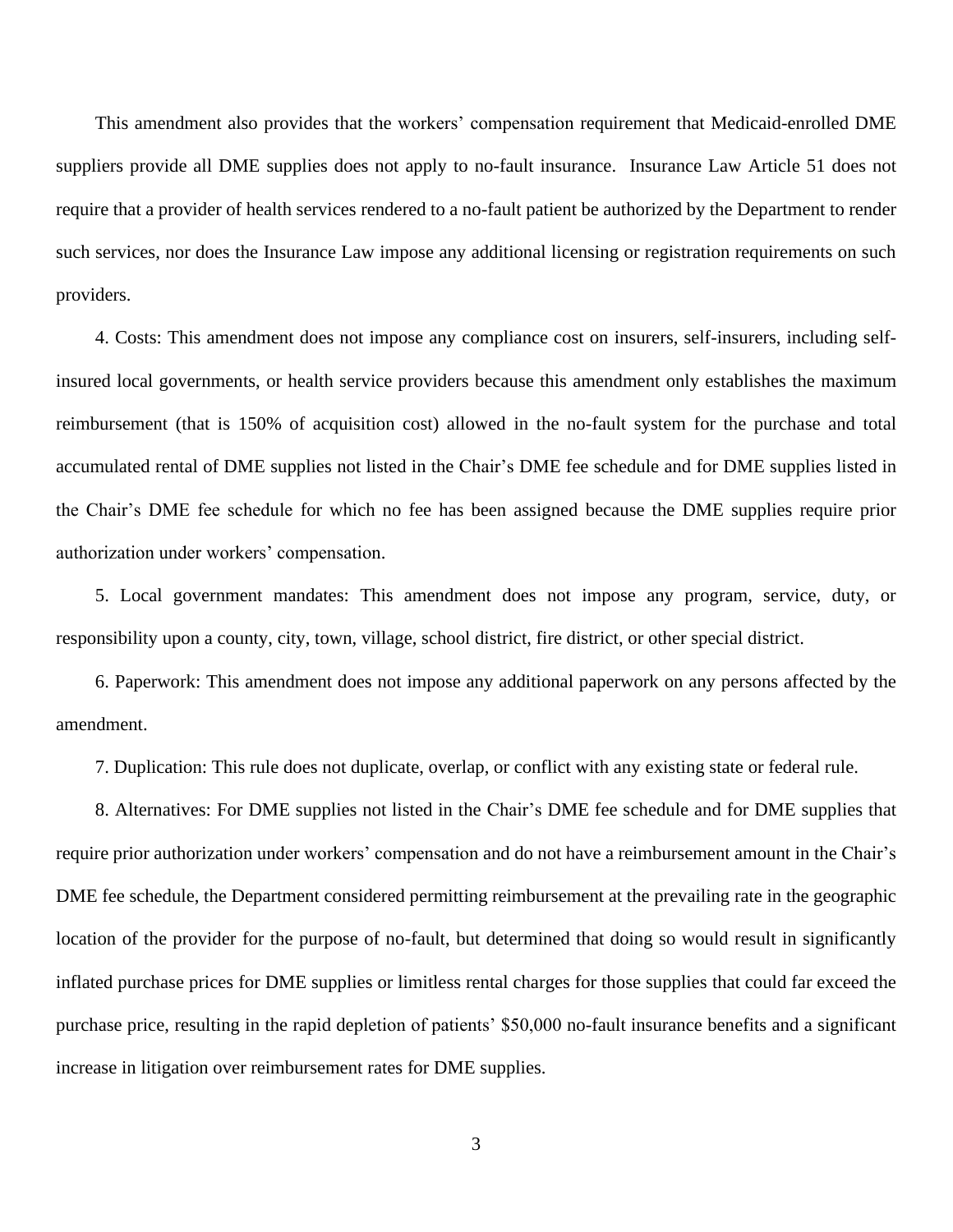9. Federal standards: The amendment does not exceed any minimum federal standards for the same or similar subject areas.

10. Compliance schedule: This amendment shall take effect upon the filing of the Notice of Emergency Adoption with the Secretary of State.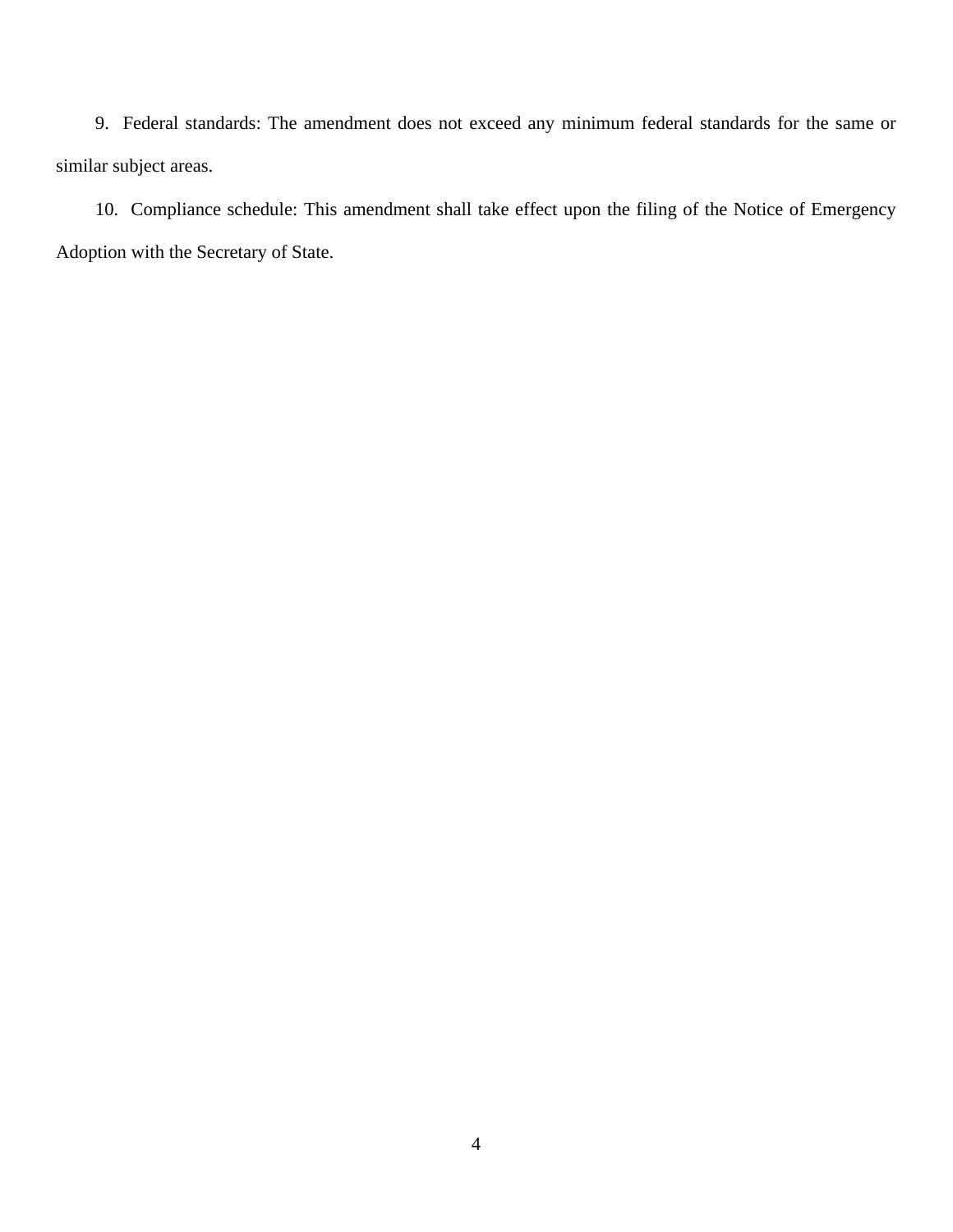Regulatory Flexibility Analysis for Small Businesses and Local Governments for the Thirty-Sixth Amendment to 11 NYCRR 68 (Insurance Regulation 83)

1. Effect of the rule: This amendment affects insurers, self-insurers, including self-insured local governments, and health service providers (collectively, "affected persons"). Industry has asserted that certain insurers, such as mutual and co-op insurers, fall within the definition of a "small business" as defined in State Administrative Procedure Act Section 102(8). In addition, certain self-insurers, such as taxis, may be small businesses and most health service providers are small businesses.

2. Compliance requirements: This amendment will not impose any additional reporting, recordkeeping, or other compliance requirements on any affected persons that may be small businesses or local governments affected by this rule.

3. Professional services: An affected person that may be a small business or local government should not need any professional services to comply with this amendment.

 4. Compliance costs: This amendment does not impose any additional compliance costs on affected persons that may be small businesses or local governments because this amendment only establishes the maximum reimbursement (that is 150% of acquisition cost) allowed in the no-fault system for the purchase and total accumulated rental of durable medical equipment ("DME") supplies not listed in the Official New York Workers' Compensation DME Fee Schedule ("Fee Schedule) and for DME supplies listed in the Fee Schedule for which no fee has been assigned because the DME supplies require prior authorization under workers' compensation.

5. Economic and technological feasibility: An affected person that may be a small business or local government should not incur any economic or technological impact as a result of this amendment.

6. Minimizing adverse impact: This amendment should not have an adverse impact on an affected person that may be a small business or local government because the amendment uniformly affects all affected persons.

1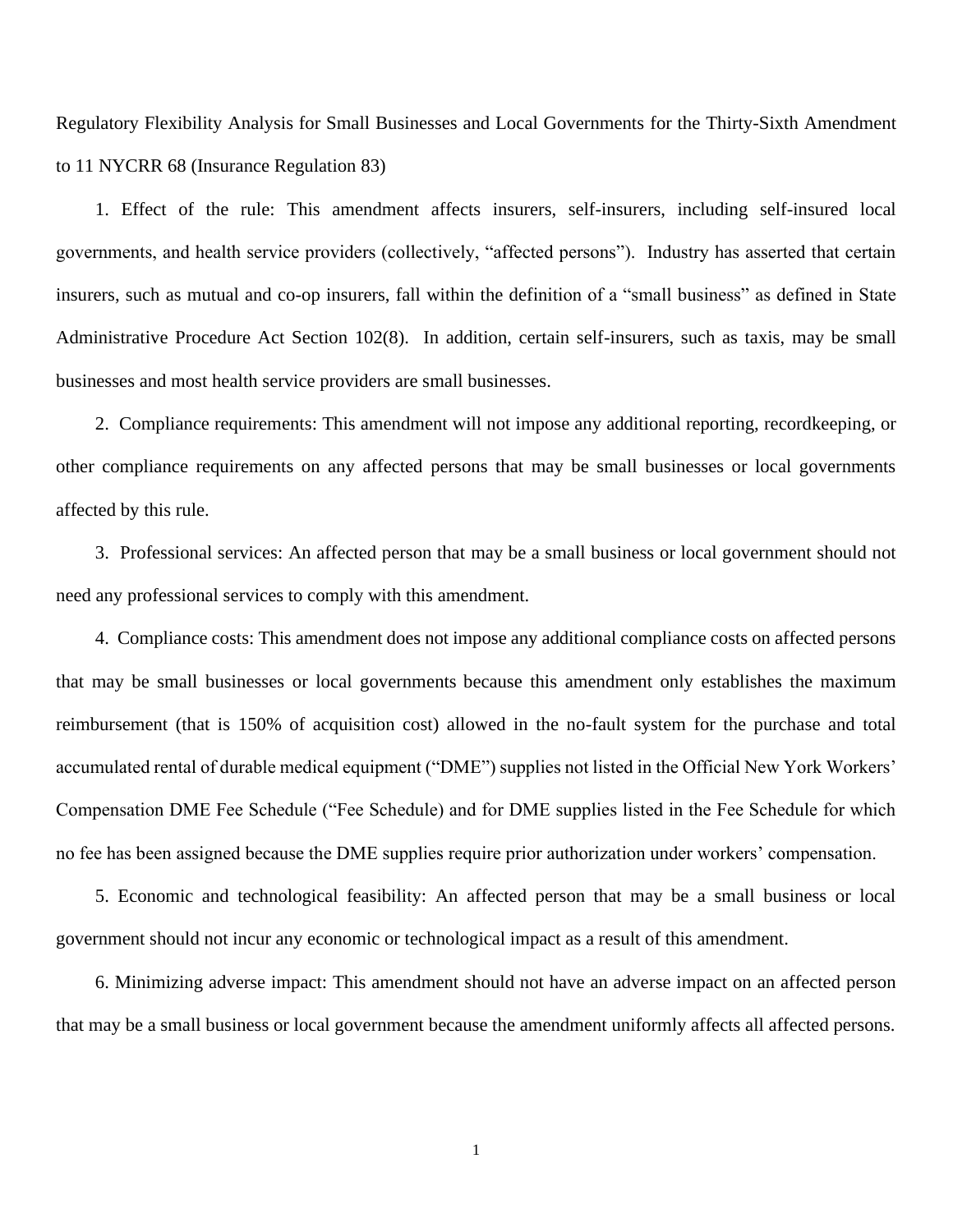7. Small business and local government participation: Interested parties, including small businesses and local governments, will be given an opportunity to review and comment on the amendment once it is published in the State Register and posted on the Department's website.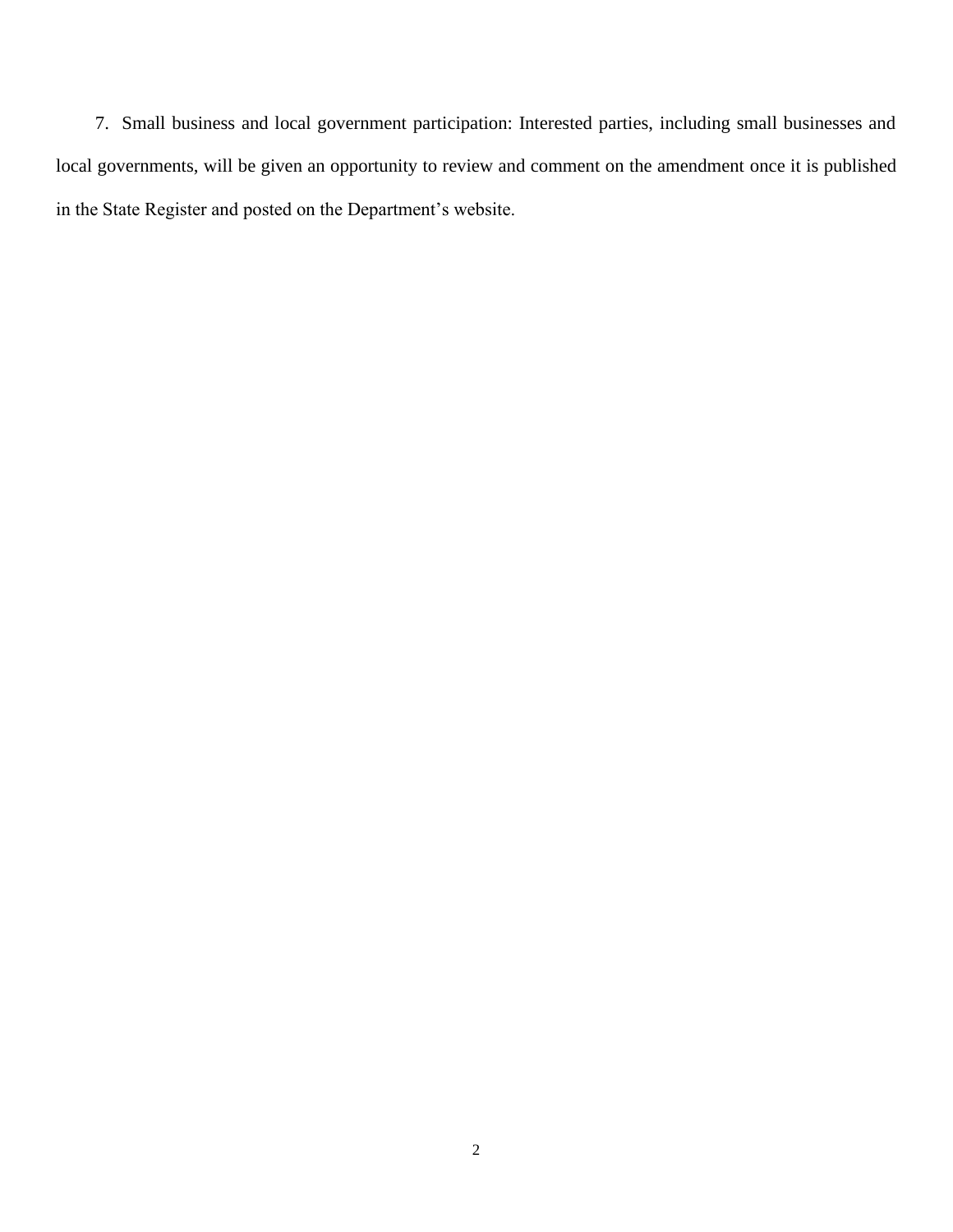Rural Area Flexibility Analysis for the Thirty-Sixth Amendment to 11 NYCRR 68 (Insurance Regulation 83)

1. Types and estimated numbers of rural areas: Health service providers, insurers, and self-insurers, including self-insured local governments, affected by this amendment do business in every county in this state, including rural areas as defined in State Administrative Procedure Act Section 102(10).

2. Reporting, recordkeeping, and other compliance requirements; and professional services: This amendment will not impose any additional reporting, recordkeeping or other compliance requirements on insurers, self-insurers, including self-insured local governments, and health service providers affected by this amendment.

Insurers, self-insurers, including self-insured local governments, and health service providers affected by this amendment should not need to retain professional services to comply with this amendment. This amendment only establishes the maximum reimbursement allowed, for purposes of no-fault insurance, for the purchase and total accumulated rental of DME supplies not listed in the Official New York Workers' Compensation Durable Medical Equipment ("DME") Fee Schedule ("Fee Schedule") and for DME supplies listed in the Fee Schedule for which no fee has been assigned because the supplies require prior authorization under workers' compensation.

3. Costs: This amendment does not impose any additional costs on insurers, self-insurers, including selfinsured local governments, and health service providers, because this amendment only establishes the maximum reimbursement (that is 150% of acquisition cost) allowed in the no-fault system for the purchase and total accumulated rental of DME supplies not listed in the Fee Schedule and for DME supplies listed in the Fee Schedule for which no fee has been assigned because the DME supplies require prior authorization under workers' compensation.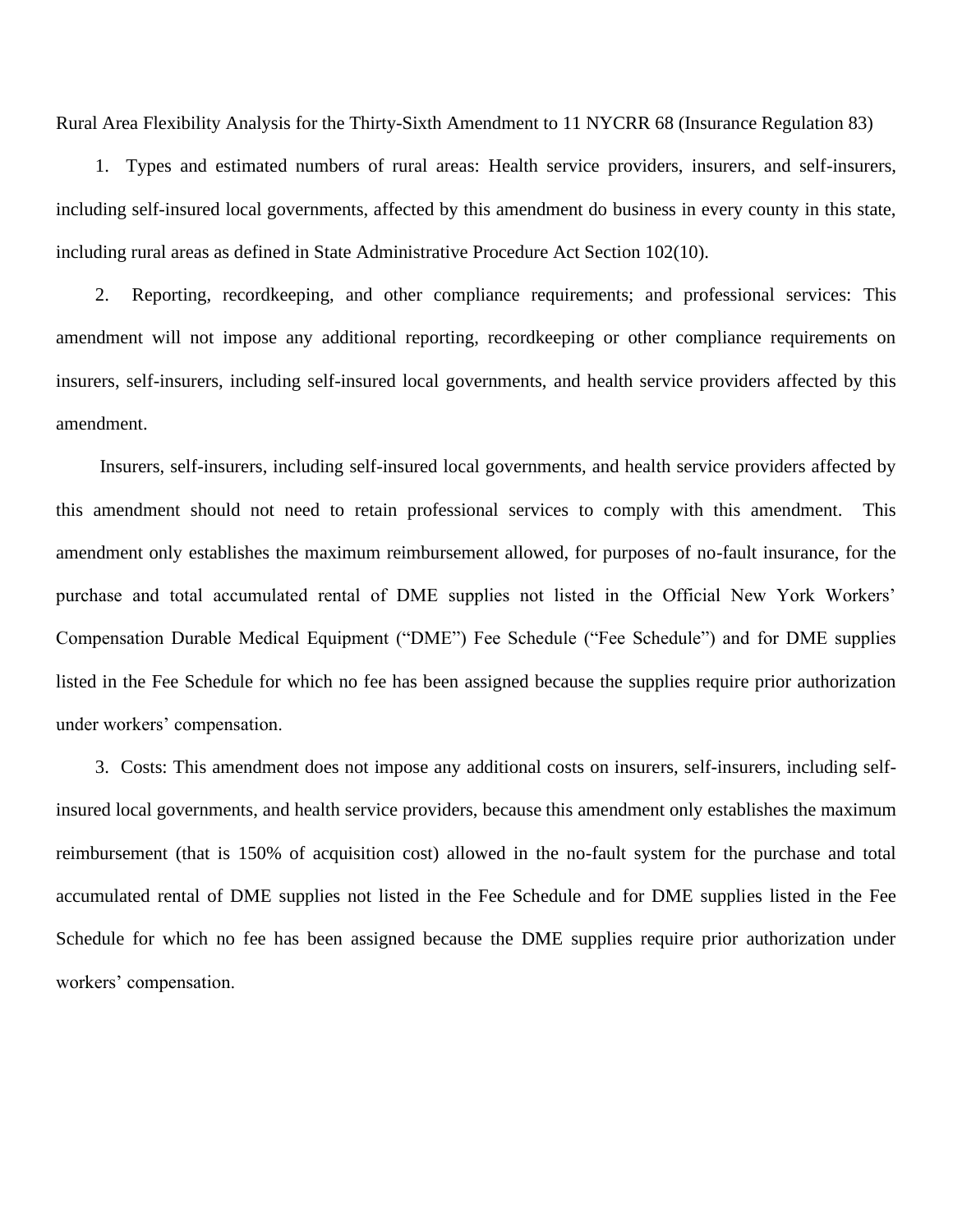4. Minimizing adverse impact: This amendment uniformly affects insurers, self-insurers, including selfinsured local governments, and health service providers throughout New York State. Therefore, it does not impose any adverse impact on rural areas.

5. Rural area participation: Interested parties, including those located in rural areas, will be given an opportunity to review and comment on the amendment once it is published in the State Register and posted on the website of the Department of Financial Services.